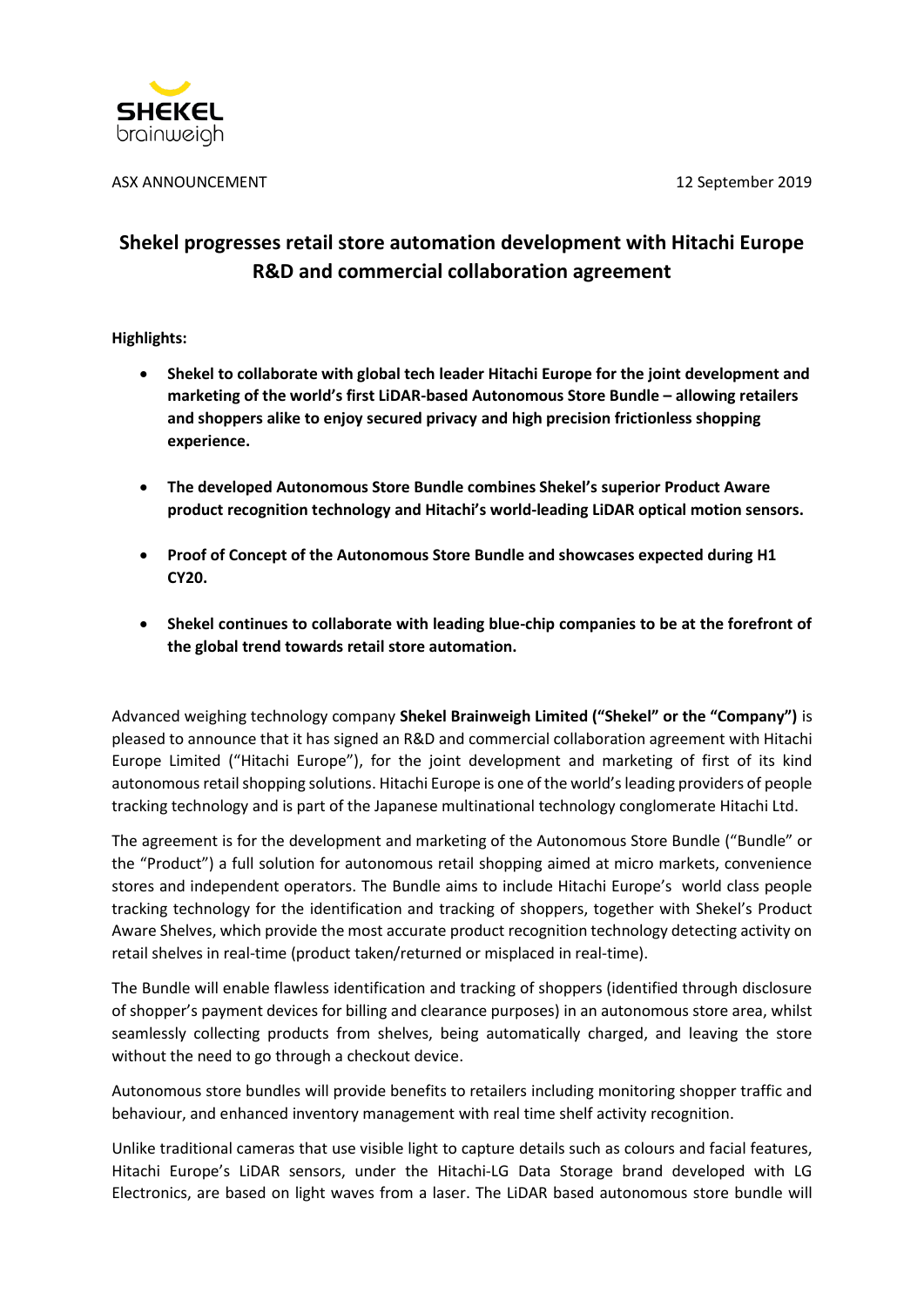

include a sensor coverage area three times larger than a typical retail-camera covered area, which combined with Shekel's complete accuracy of on shelf retail activity, will result in a higher quality Bundle solution at a much lower operational cost.

The collaboration will include joint marketing from Hitachi Europe and Shekel for the commercialisation of the product when it is developed. Proof of Concept of the technology and showcases in EMEA is expected during H1 CY20.

The collaboration agreement is further progress in the development of Shekel's standalone Retail Innovation Division and follows on from the Company's collaboration with Intel announced to the ASX on 16 January 2019 and from Shekel's first commercial order for its autonomous vending machines, Innovendi, announced on 20 February 2019.

# **Shekel Brainweigh Chief Executive Officer, Yoram Ben Porat, commented:**

*"The global retail industry is inevitably moving towards store automation and we are on the cusp of this trend. The ability to collaborate in research and development with global technology players such as Hitachi, is a reflection of Shekel's expertise in precision weighing technology, and the potential this offers in disrupting the retail consumer shopping experience. I am pleased to say that we are continuing to attract the interest of blue-chip companies as our precision weighing technology is the most accurate in the market.* 

*"What we aim to provide, by collaborating with industry partners, is end-to-end autonomous shopping including shopper identification, virtual shopping cart management, charging & billing, for the shopper to seamlessly shop and for retailers to analyse retail shelf activity and consumer behaviour.*

*"Traditional retail is being disrupted by new technologies and we look forward to developing and market the world's first LiDAR based autonomous store bundle with our partner Hitachi."*

# **Commenting on the agreement, Hitachi Europe Product Manager Security Product Group, Hideki Hayashi, added:**

*"As the manager responsible for LiDAR products in EMEA markets, I consider the R&D and commercial collaboration with Shekel Brainweigh to be the perfect partnership as we both bring our respective capabilities to develop a seamless consumer shopping experience. We are extremely pleased to collaborate with Shekel Brainweigh, which we believe isthe best digital weighing technology developer globally.* 

*"The collaboration builds on our expertise in optical motion sensors, together with Shekel's advanced Product Aware Technology, and further strengthens our commitment to overcome the challenges, and address the significant opportunities, in global retail store automation."*

**Ends**

**Investor relations and media enquiries**

**FTI Consulting** Elodie Castagna +61 (0) 8 9321 8533 Elodie.Castagna@fticonsulting.com [www.fticonsulting.com](http://www.fticonsulting.com/)